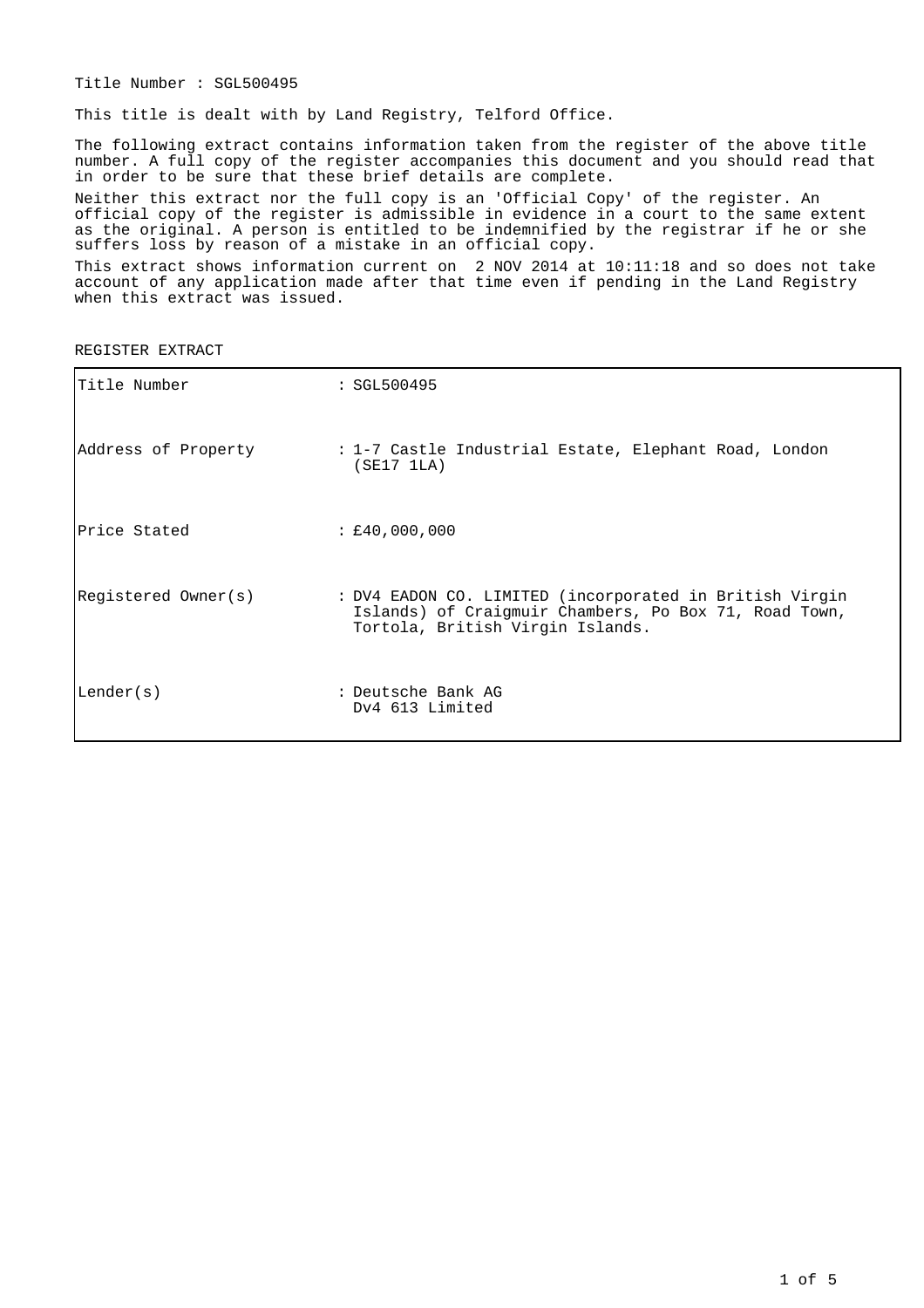#### Title number SGL500495

This is a copy of the register of the title number set out immediately below, showing the entries in the register on 2 NOV 2014 at 10:11:18. This copy does not take account of any application made after that time even if still pending in the Land Registry when this copy was issued.

This copy is not an 'Official Copy' of the register. An official copy of the register is admissible in evidence in a court to the same extent as the original. A person is entitled to be indemnified by the registrar if he or she suffers loss by reason of a mistake in an official copy. If you want to obtain an official copy, the Land Registry web site explains how to do this.

# A: Property Register

This register describes the land and estate comprised in the title.

SOUTHWARK

- 1 (11.11.1987) The Freehold land shown edged with red on the plan of the above Title filed at the Registry and being 1-7 Castle Industrial Estate, Elephant Road, London (SE17 1LA).
- 2 A Conveyance of the land tinted yellow on the title plan and other land dated 21 September 1955 made between (1) The British Transport Commission and (2) Arnold J Hill Limited contains the following exceptions:-

"THERE are not included in the Conveyance:-

(i) any mines or minerals under the property hereby conveyed or any right of support from any mines or minerals whatsoever.

(ii) any easement or right of light air or support or other easement or right which would restrict or interfere with the free use by the Commission or any person deriving title under them for building or any other purpose of any adjoining or neighbouring land of the Commission (whether intended to be retained or to be sold by them)."

- 3 (02.06.2008) A new title plan showing an amended extent and based on the latest revision of the Ordnance Survey Map has been prepared.
- 4 (17.06.2008) A new title plan has been prepared showing a revised extent as to the western boundary.
- 5 (12.11.2008) The land has the benefit of and is subject to the easements granted by a lease dated 3 October 2008 made between (1) The Mayor and Burgesses of the London Borough of Southwark and (2) Eadon Limited for a term of 999 years from 3 October 2008.

NOTE: Copy filed under TGL314858

## B: Proprietorship Register

This register specifies the class of title and identifies the owner. It contains any entries that affect the right of disposal.

#### Title absolute

- 1 (01.12.2011) PROPRIETOR: DV4 EADON CO. LIMITED (incorporated in British Virgin Islands) of Craigmuir Chambers, Po Box 71, Road Town, Tortola, British Virgin Islands.
- 2 (01.12.2011) The price stated to have been paid on 28 October 2011 for the land in this title and in TGL314858 was £40,000,000.
- 3 (01.12.2011) ENTRY CANCELLED on 12 December 2013.
- 4 (03.02.2014) RESTRICTION: No disposition of the registered estate by the proprietor of the registered estate is to be registered without a written consent signed by the proprietor for the time being of the Charge dated 23 December 2013 in favour of Deutsche Bank AG, London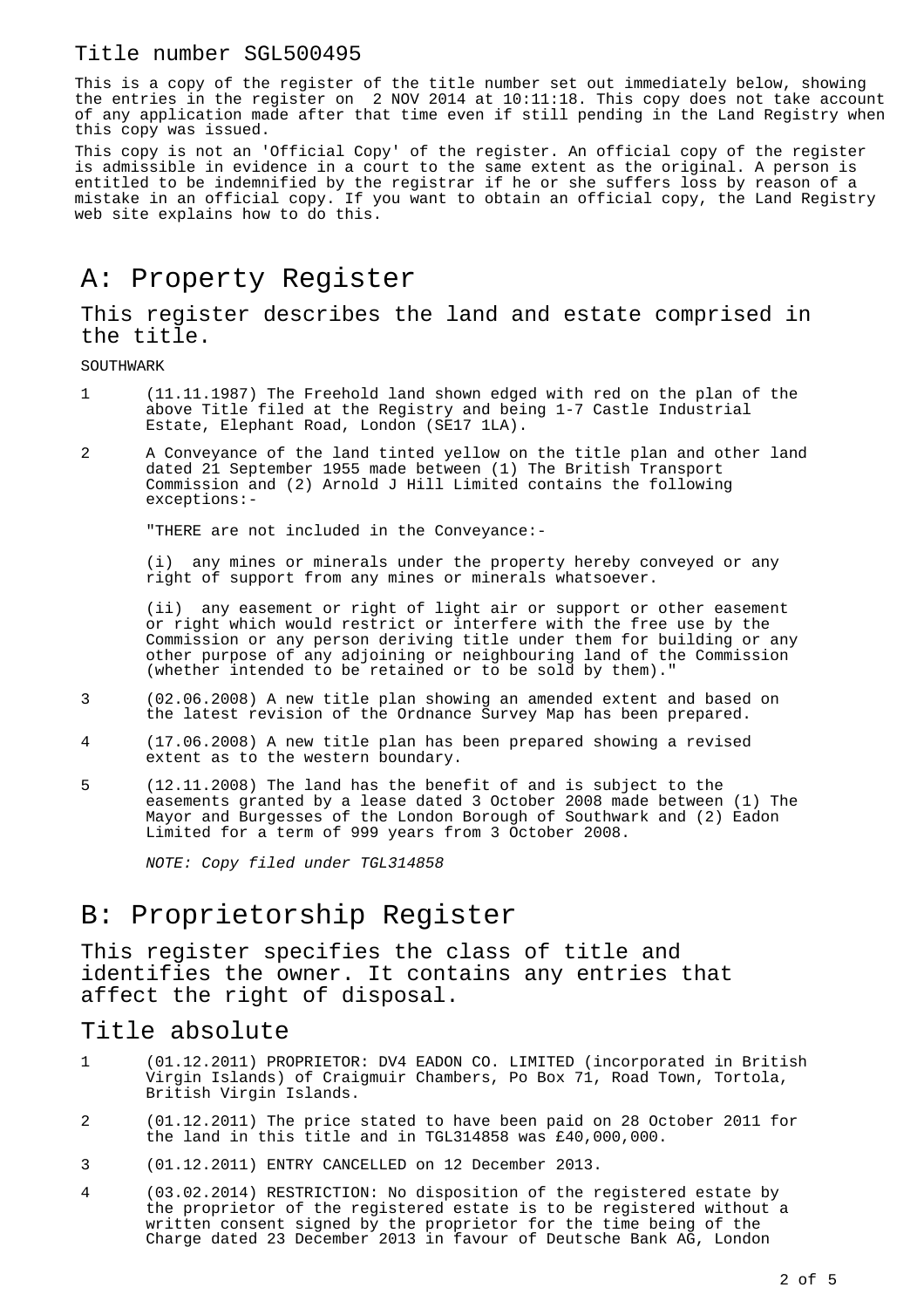#### Title number SGL500495

## B: Proprietorship Register continued

Branch referred to in the Charges Register or their conveyancer.

### C: Charges Register

#### This register contains any charges and other matters that affect the land.

- 1 Two Deeds dated 5 December 1919 made between (1) Mary Dick and (2) Smith Garrett & Company Limited and dated 6 June 1923 made between (1) John Rutland House and (2) Smith Garrett & Company Limited respectively affecting the land tinted blue and tinted brown on the title plan and other land contain a covenant that no building in which the public house trade shall be carried on shall be erected on this land within twenty five feet from the boundary of the adjoining land to the south of this land.
- 2 A Transfer of the land tinted blue on the title plan and other land dated 8 November 1932 made between (1) Taylor Walker & Company Limited (Vendors) and (2) Alexander Maclow (Purchaser) contains covenants details of which are set out in the schedule of restrictive covenants hereto.
- 3 A Conveyance of the land tinted pink on the title plan and other land dated 24 June 1954 made between  $(1)$  The Church Commissioners for England (Commissioners) and (2) Lazarus Estates Limited (Purchasers) contains covenants details of which are set out in the schedule of restrictive covenants hereto.
- 4 The land tinted pink on the title plan is subject to the following rights reserved by the Conveyance dated 24 June 1954 referred to above:-

"EXCEPT AND RESERVED unto the Commissioners (a) full and free right and liberty without obtaining the consent of or making any compensation to the Purchasers or other the owner or owners occupier or occupiers for the time being of the said property to deal in any manner whatsoever with any of the land belonging to the Commissioners adjoining opposite or near to the said property and to erect and maintain or suffer to be erected or maintained on such adjoining opposite or neighbouring lands and premises any buildings whatsoever whether such buildings shall or shall not affect or diminish the light or air which may now or at any time herafter be enjoyed for or in respect of the said property or any building for the time being thereon (b) the free flow of water and soil through any drains and watercourses now existing in the said property or substituted therefor by the Purchasers and all such rights of way and such right of user of air and light and the passage thereof as the Commissioners their Lessees or tenants now have or enjoy in through over and upon the said property or any part thereof to for or in respect of any adjoining property TO HOLD the same (except as aforesaid) Unto the Purchasers in fee simple subject to the unredeemed Land Tax and Redemption Annuity and to all other (if any) duties payments and obligations Ecclesiastical or Civil charged upon or payable out of the said proeprty and to all rights of way light and water and other easements (if any) affecting the same and subject also to the existing Leases and tenancies and the Landlords obligations in respect thereof."

5 (11.01.2007) An Agreement dated 21 December 2006 made between (1) The Mayor And Burgess Of The London Borough Of Southwark (2) Eadon Estates Limited and (3) National Westminster Bank Plc pursuant to section 106 of the Town and Country Planning Act 1990 and other powers contains provisions relating to the development of the land in this title.

NOTE: Copy filed.

6 (16.09.2008) UNILATERAL NOTICE in respect of an Agreement dated 16 July 2008 made pursuant to section 106 of the Town and Country Planning Act 1990 containing provisions relating to the development of the land in this title.

NOTE: Copy filed.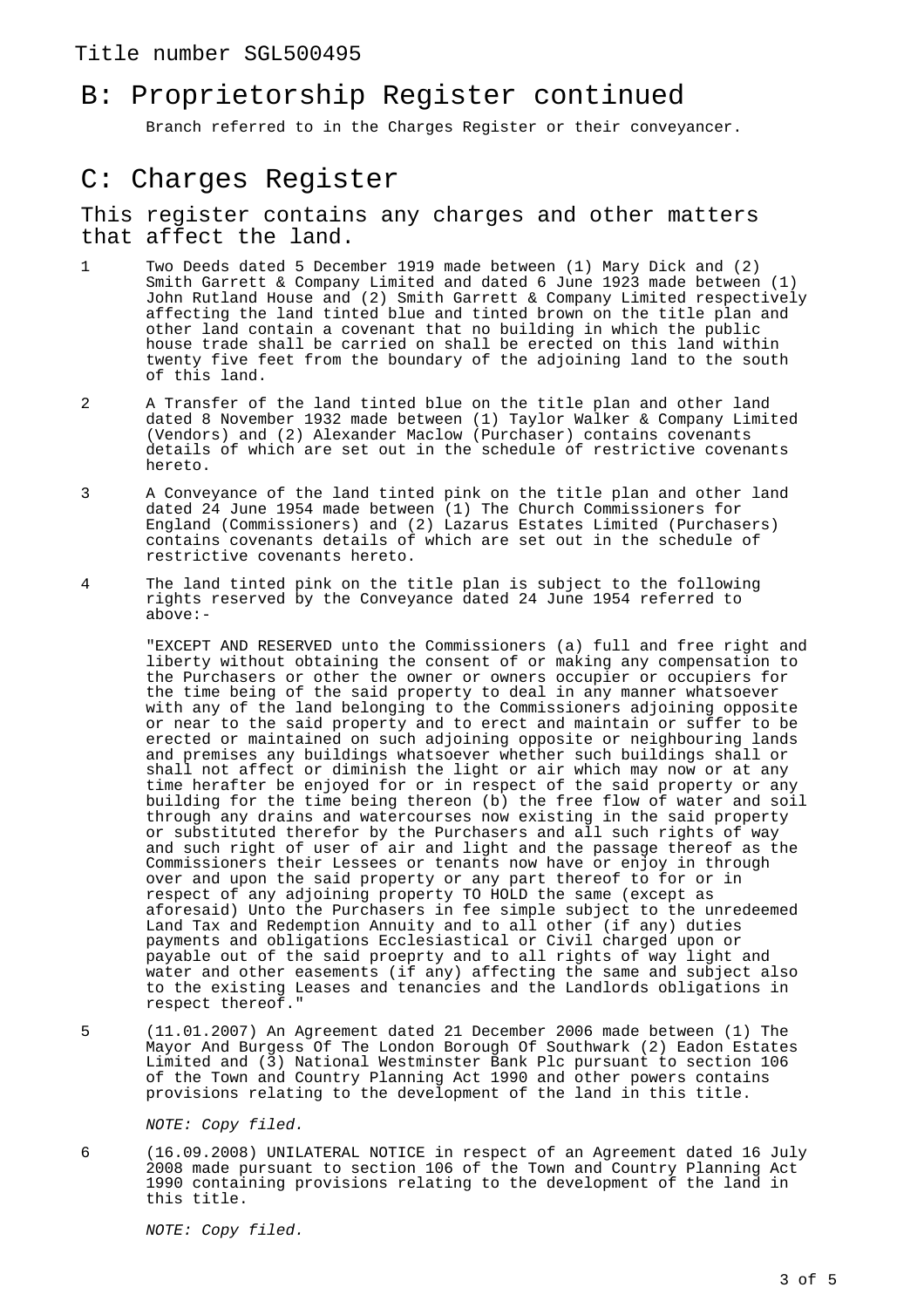### Title number SGL500495

## C: Charges Register continued

- 7 (16.09.2008) BENEFICIARY: The Mayor & Burgesses of the London Borough of Southwark of The Town Hall, Peckham Road, London SE5 8UB and of Head of Planning, Chiltern House, Portland Street, London SE17 2ES (Ref: 106/50 New Kent Road).
- 8 (15.12.2008) An Agreement for Transfer, Leases and a Deed of Easement dated 3 October 2008 made between (1) The Mayor and Burgesses of the London Borough of Southwark and (2) Eadon Limited.

NOTE: Copy filed under LN206931.

9 (08.01.2009) An Agreement dated 22 December 2008 made between (1) The Mayor And Burgesses Of The London Borough Of Southwark (2) Eadon Limited (3) National Westminster Bank Plc and (4) The Royal Bank Of Scotland Plc pursuant to section 106 of the Town and Country Planning Act 1990 contains provisions relating to the development of land in this title and other powers.

NOTE: Copy filed.

10 (12.09.2011) Deed of Variation dated 23 December 2010 made between (1) The Mayor & Burgesses of the London Borough of Southwark and (2) Eadon Limited varying the Agreement for Transfer, Leases and a Deed of Easement dated 3 October 2008 referred to above.

NOTE: Copy filed

- 11 (01.12.2011) ENTRY CANCELLED on 12 December 2013.
- 12 (01.12.2011) ENTRY CANCELLED on 12 December 2013.
- 13 (12.11.2012) UNILATERAL NOTICE in respect of an Agreement for Lease dated 2 November 2012 made between (1) DV4 Eadon Co. Limited (2) DV4 Eadon Development UK Limited and (3) Sainsbury's Supermarkets Ltd.
- 14 (12.11.2012) BENEFICIARY: Sainsbury's Supermarkets Ltd (Co. Regn. No. 3261722) of Sainsbury's Supermarkets Ltd, 33 Holborn, London EC1N 2HT.
- 15 (02.10.2013) UNILATERAL NOTICE in respect of an Agreement for Lease and Development dated 30 September 2013 made between (1) DV4 Eadon Co. Limited, (2) DV4 Eadon Development UK Limited and (3) Sainsbury's Supermarkets Ltd.

NOTE: Copy filed.

- 16 (02.10.2013) BENEFICIARY: Sainsbury's Supermarkets Limited (Co. Regn. No. 3261722) of 33 Holborn, London EC1N 2HT.
- 17 (03.02.2014) REGISTERED CHARGE dated 23 December 2013 affecting also title TGL314858.
- 18 (03.02.2014) Proprietor: DEUTSCHE BANK AG (incorporated in Germany) of Winchester House, 1 Great Winchester Street, London EC2N 2DB.
- 19 (03.02.2014) The proprietor of the Charge dated 23 December 2013 referred to above is under an obligation to make further advances. These advances will have priority to the extent afforded by section 49(3) Land Registration Act 2002.
- 20 (06.02.2014) REGISTERED CHARGE contained in a Debenture dated 21 January 2014 affecting also title TGL314858.
- 21 (06.02.2014) Proprietor: DV4 613 LIMITED (incorporated in British Virgin Islands) of Craigmuir Chambers, Po Box 71, Road Town, Tortola, British Virgin Islands.
- 22 (06.02.2014) The proprietor of the Charge dated 21 January 2014 referred to above is under an obligation to make further advances. These advances will have priority to the extent afforded by section 49(3) Land Registration Act 2002.

### Schedule of restrictive covenants

1 The following are details of the covenants contained in the Transfer dated 8 November 1932 referred to in the Charges Register:-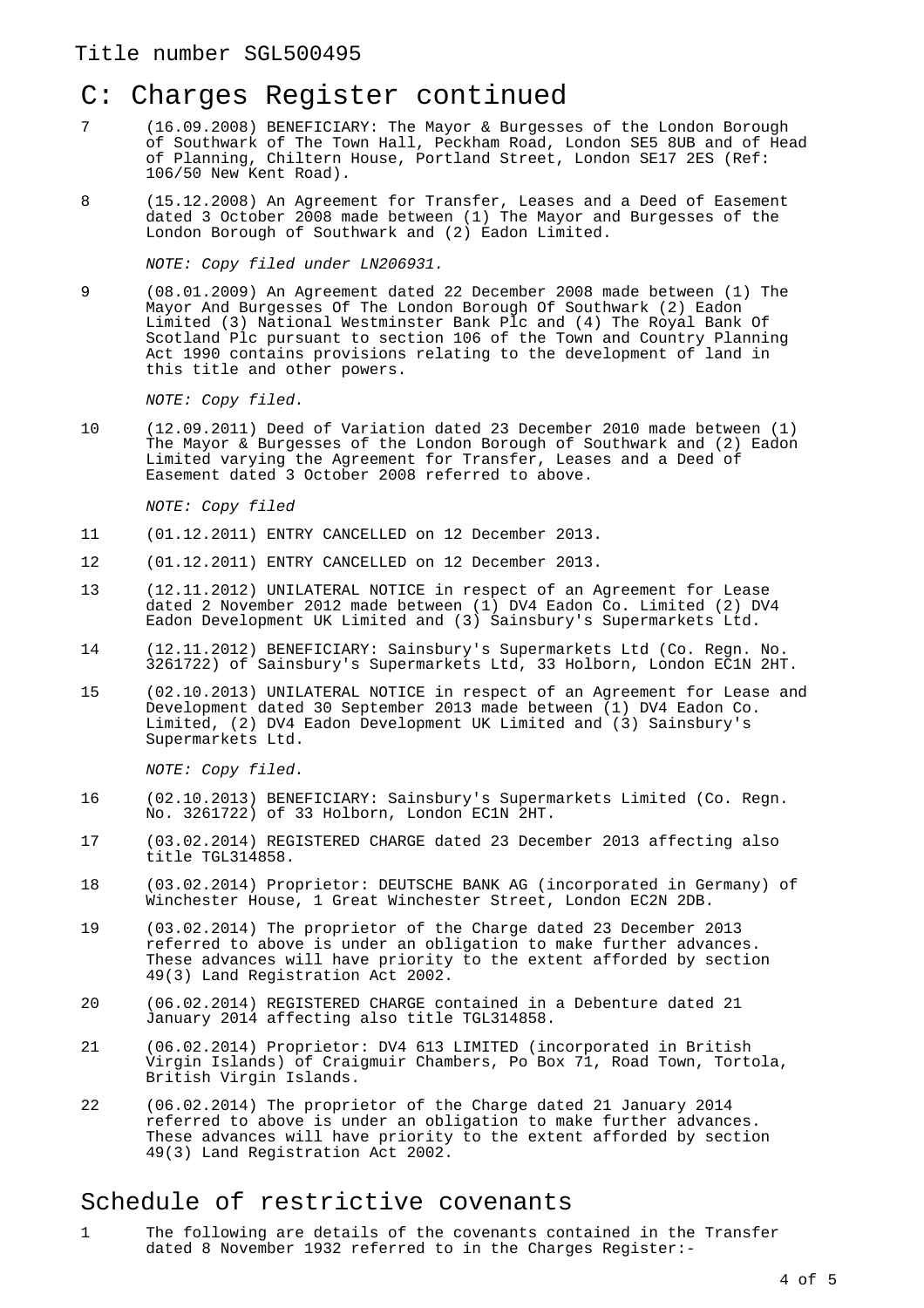### Schedule of restrictive covenants continued

"The Purchaser for himself his executors administrators and assigns and all persons deriving title under him hereby covenants with the Vendors their successors or assigns that the said land or any building or erection thereon now built or to be built shall not be used as a Club Public House Beer Shop or for the sale of wine spirits malt or excisable liquors on or off the premises or for any other purpose which may require any license for the sale of alcoholic liquors"

2 The following are details of the covenants contained in the Conveyance dated 24 June 1954 referred to in the Charges Register:-

"The Purchaser to the intent that the covenant hereinafter contained shall bind the said property into whosesoever hands the same may come for the benefit of adjoining and neighbouring lands belonging to the Commissioners or any part or parts thereof hereby for themselves and their successors in title covenant with the Commissioners that they will perform and observe the stipulations and restrictions set out in the Second Schedule hereto

#### THE SECOND SCHEDULE above referred to

THAT the Purchasers shall not be entitled to the benefit of any covenant or reservation in any Conveyances or Leases made or granted by the Commissioners of lands and premises adjoining opposite or near to the said property enabling the Commissioners to deal as they may think fit with adjoining or neighbouring lands without regard to the light and air enjoyed by the owner lessee tenants or occupier of the land comprised in the said Conveyances or Leases nor the benefit of any restrictive covenant stipulation or condition or any other covenant reservation right condition or obligation contained in any Conveyances or Leases made or granted by the Commissioners of the said lands and premises adjoining opposite or near to the said property or elsewhere in the said Parish of Newington St. Mary or adjoining or adjacent Parishes."

End of register